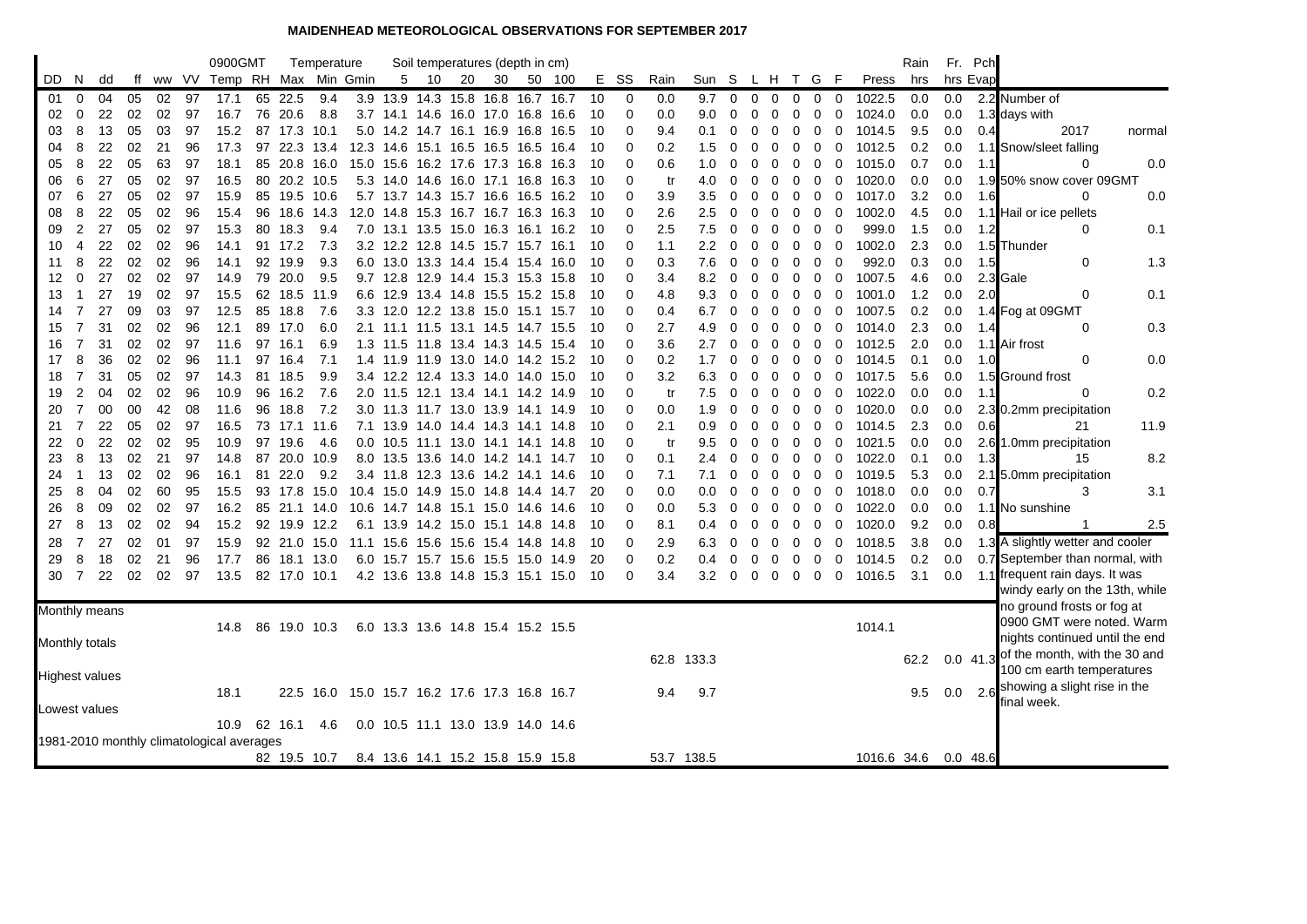Key<br>DD:

date

| ------           |
|------------------|
| 07GMT observatio |

| <u>U/GMI ODServations</u> |           |                                               |                                                                                            |   |                         |           |                                         |  |  |  |  |
|---------------------------|-----------|-----------------------------------------------|--------------------------------------------------------------------------------------------|---|-------------------------|-----------|-----------------------------------------|--|--|--|--|
|                           | N         | cloud cover (oktas, 9=obscured)               |                                                                                            |   |                         | dd        | wind direction (degrees/10)             |  |  |  |  |
|                           | ff        |                                               | wind speed (knots)                                                                         |   |                         |           |                                         |  |  |  |  |
|                           | <b>WW</b> |                                               | present weather code                                                                       |   |                         |           |                                         |  |  |  |  |
|                           |           |                                               | cloud decreasing                                                                           |   |                         | 20        | recent drizzle                          |  |  |  |  |
|                           |           | 2                                             | sky not changing                                                                           |   |                         | 44        | fog                                     |  |  |  |  |
|                           |           | 3                                             | cloud increasing                                                                           |   |                         | 63        | continuoius moderate rain               |  |  |  |  |
|                           |           | 10                                            | mist                                                                                       |   |                         | 91        | light rain after thunderstorm           |  |  |  |  |
|                           | VV.       |                                               | visibility (00-50 metres/100, 94 very poor, 95 poor, 96 moderate, 97 good)                 |   |                         |           |                                         |  |  |  |  |
|                           |           |                                               | Soil temperatures are for 0700GMT beneath bare soil (5, 10, 20cm) or grass (30, 50, 100cm) |   |                         |           |                                         |  |  |  |  |
| 09GMT observations        |           |                                               |                                                                                            |   |                         |           |                                         |  |  |  |  |
|                           | Temp      |                                               | temperature (degC)                                                                         |   |                         | <b>RH</b> | relative humidity (%)                   |  |  |  |  |
|                           | Е         |                                               | state of ground (00 dry, 10 moist, 20 wet, 90 cracked)                                     |   |                         | SS        | snow depth (cm)                         |  |  |  |  |
|                           | Press     |                                               | air pressure (mb)                                                                          |   |                         |           |                                         |  |  |  |  |
| 24 hour readings          |           |                                               |                                                                                            |   |                         |           |                                         |  |  |  |  |
|                           | Max       |                                               | maximum temperature (degC) beginning 09GMT                                                 |   |                         | Min       | minimum temperature (degC) ending 09GMT |  |  |  |  |
|                           | Gmin      | grass minimum temperature (degC) ending 09GMT |                                                                                            |   |                         | Rain      | precipitation beginning 09GMT           |  |  |  |  |
|                           | Sun       | sunshine (hours) sunrise-sunset               |                                                                                            |   |                         | Rain hrs  | hours of rainfall (>0.1mm/h) 09-09GMT   |  |  |  |  |
|                           | Fr. Hrs   |                                               | hours of air frost (00-24GMT)                                                              |   |                         | Pch Evap  | Piche evaporation (ml) beginning 09GMT  |  |  |  |  |
| Days with                 |           |                                               |                                                                                            |   |                         |           |                                         |  |  |  |  |
|                           | S         |                                               | snow(5) or sleet(1) falling                                                                |   | 50% snow cover at 09GMT |           | hail or ice pellets<br>н                |  |  |  |  |
|                           |           |                                               | thunder heard                                                                              | G | gale                    |           | F<br>fog at 09GMT                       |  |  |  |  |

This information (and data for earlier months) is also available at http://www.met.rdg.a.uk/~brugge